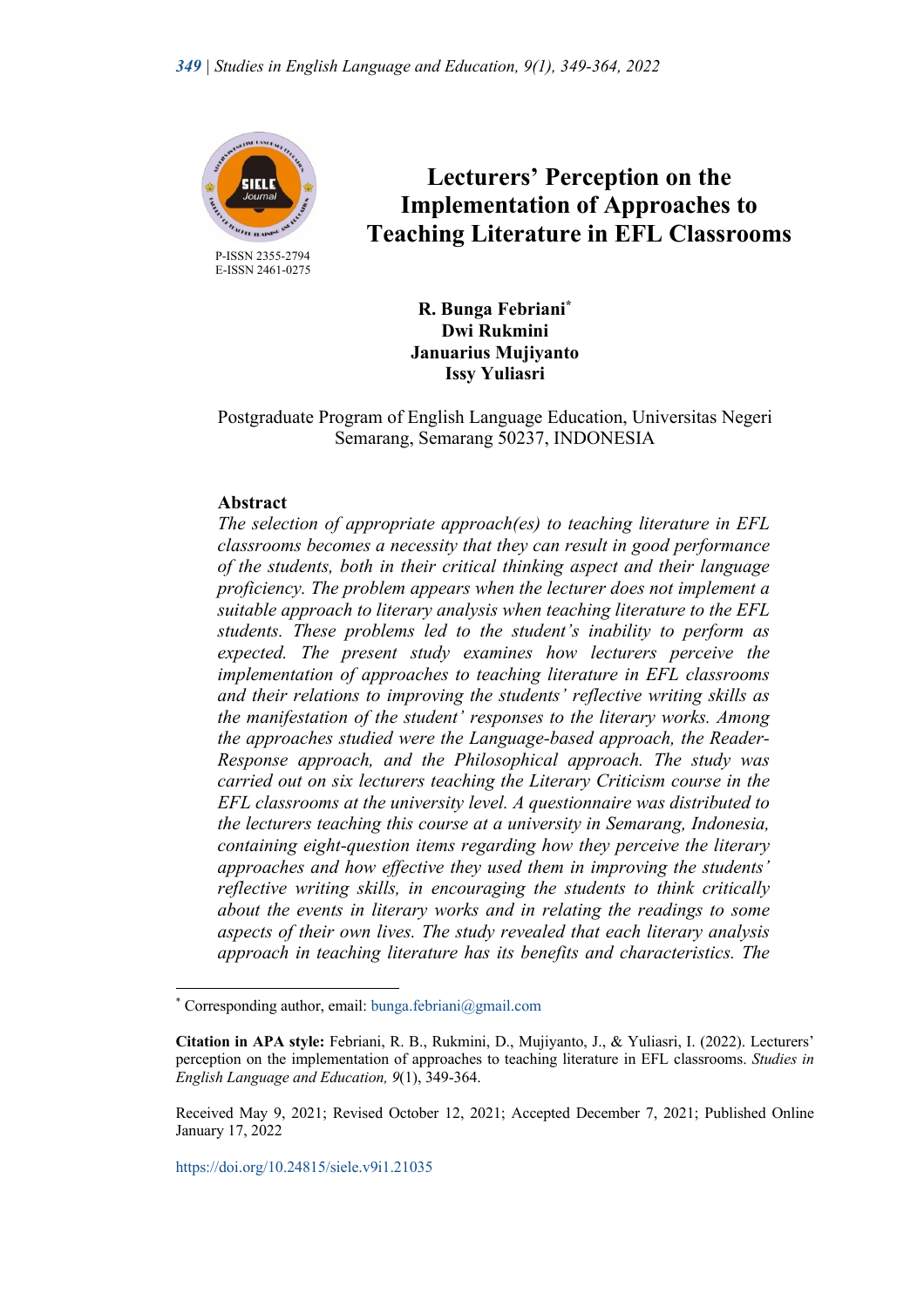*study results also showed that each approach has its strengths and weaknesses that differ from one another.*

**Keywords:** Approaches to teaching literature, language-based approach, literary works, reader-response approach, philosophical approach.

## **1. INTRODUCTION**

Among the controversies concerning the importance of using literature in English as a Foreign Language (EFL) classrooms is that some experts believed literature in language classrooms plays an essential role in teaching and learning the English language to EFL students. Aghagolzadeh and Tajabadi (2012) synthesized some benefits of using literature in language classrooms. They summed up that literature could provide the medium for language skills (reading, writing, listening, and speaking) to improve.

According to the authors, the importance of teaching literature in the language classrooms covered literature as language enrichment, literature as valuable, authentic materials, literature as personal involvement, and literature as cultural enrichment. Scholars under the same concern echoed these reasons. A previous study emphasized the authentic materials provided by literature as a valuable source for learning the language since they present the reality of language (Daskalovska & Dimova, 2012). As an authentic text, literature employed language activities that were important for advanced language learners to be exposed to a wide variety of literary texts, which eventually exposed them to cultural enrichment and personal involvement.

Lazar (1993) suggested other advantages of using literature in language classrooms by pointing out that literature is motivating, exposing students to complex themes and unexpected use of language. He also provided students access to other cultures by stimulating their language acquisition and language awareness, developing the students' interpretative abilities, and aiding them to stimulate their imagination. Widyahening and Wardhani (2016) believed that literary appreciation could grow the critical mind's understanding, appreciation, and sensitivity to the literary work.

Currently, teaching literature at the English Department in one private university in West Java has not been satisfying. The cause of this problem has been the poor performance of the students in understanding literary works and their inability to make benefits of it in terms of language skill proficiency. Literature provides many ways for language learners to enhance their critical thinking skills and linguistic proficiency. However, the student's poor performance may be triggered by the lecturers' inability to find the proper approach to literary analysis in teaching literature.

Lecturers of literary courses can implement certain approaches to literary analysis when teaching literature for EFL students. Van (2009) suggested six approaches to literary analysis that can be used with the EFL students. The approaches were New Criticism, Structuralism, Stylistic, Reader-Response, Language-based, and Critical Literacy approaches. Following Van's elaboration, Fauziah (2016) explained some approaches to teaching literature, such as the Language-based approach, Reader-Response approach, and Information-based approach. Other approaches were the Language model, the Language Growth, and the Personal Growth model developed by Carter and Long (1991, as cited in Mustakim et al., 2014).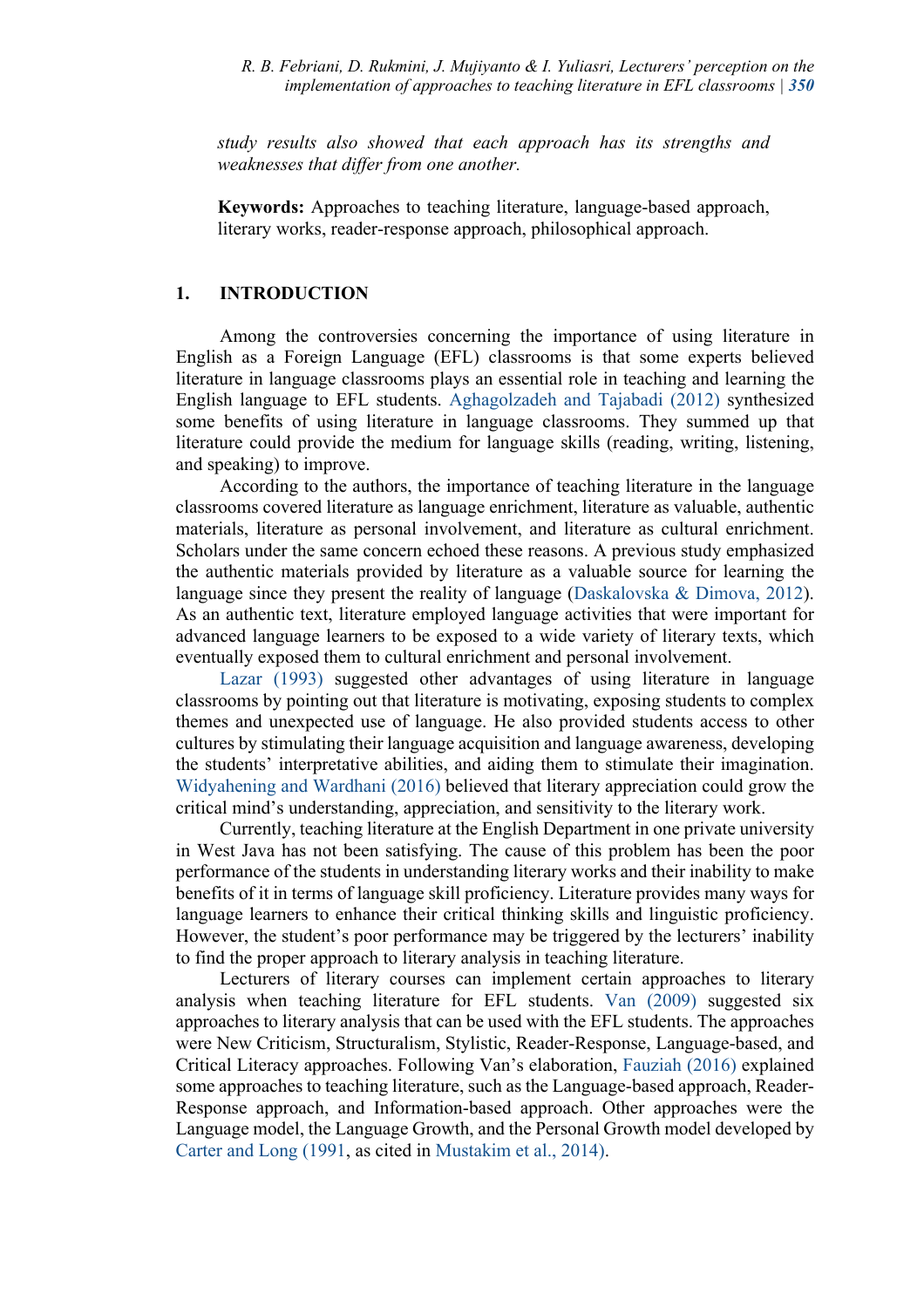Consequently, the present research dealt with how lecturers perceived the approaches to literary analysis in teaching literature. It also sought each approach's strengths and weaknesses according to the lecturers' experiences of teaching literature in the language classrooms. Previous research results showed that lecturers implemented different approaches when teaching literature to EFL students (Fauziah, 2016; Kinasih, 2020; Varita, 2017). Fauziah (2016) presented the implementation of integration of the models of literary approaches to teaching literature, namely the Language-based approach, the Reader-Response approach, and the Information-based Approach. Then, Kinasih (2020) explained the Reader-Response approach. Meanwhile, Varita (2017) researched the implementation of the Literature Circle approach to teaching literature. Therefore, the current study aimed to describe the lecturers' perception towards implementing the approaches to teaching literature in EFL classrooms and the strengths and weaknesses of each approach in teaching literature to EFL students. The approaches discussed in the present study focused on the Language-based approach, the Reader-Response approach, and the Philosophical approach to teaching literature. The former two approaches are based on the review that was carried out by Van (2009). Meanwhile, the latter is another approach to teaching literature used when teaching literature to EFL students (Fauziah, 2016). Previous related studies referred to in this article showed that most were concerned with only a single approach to teaching literature, meanwhile this study focused on more than one approach used by the lecturers who taught literature in the English language classrooms at the university level.

The present study was carried out to find answers to the following problems:

- 1. What are the lecturers' perceptions of implementing the literary approaches in teaching literature in the EFL classrooms?
- 2. What are the strengths and weaknesses of each approach to teaching literature in the EFL classrooms?

#### **2. LITERATURE REVIEW**

#### **2.1 Approaches to Literary Analysis**

Many approaches can be used in analyzing literary works, depending on what one wants to emphasize his/her analysis on. Various approaches can be utilized to study a literary work. A specific approach is used to read, analyze, evaluate, interpret, and judge a certain literary work. Some of the approaches to literary analysis are Feminist criticism, Marxist Criticism, Psychological Criticism, Formalist Criticism, and Reader-Response Criticism (Guerin, 2005). In the context of the approaches to literary analysis to be used in the language classrooms, Van (2009) reviewed six frequently discussed approaches to literary analysis. He elaborated the six approaches as 1) New Criticism, 2) Structuralism, 3) Stylistic, 4) Reader-Response, 5) Languagebased, and 6) Critical Literacy.

Hence, this research only focused on three approaches, in which two were taken from Van (2009) and Fauziah (2016). They are the Language-based Approach (LBA), Reader-Response Approach (RRA), and Philosophical Approach (PA). They are further elaborated in the next sub-sections.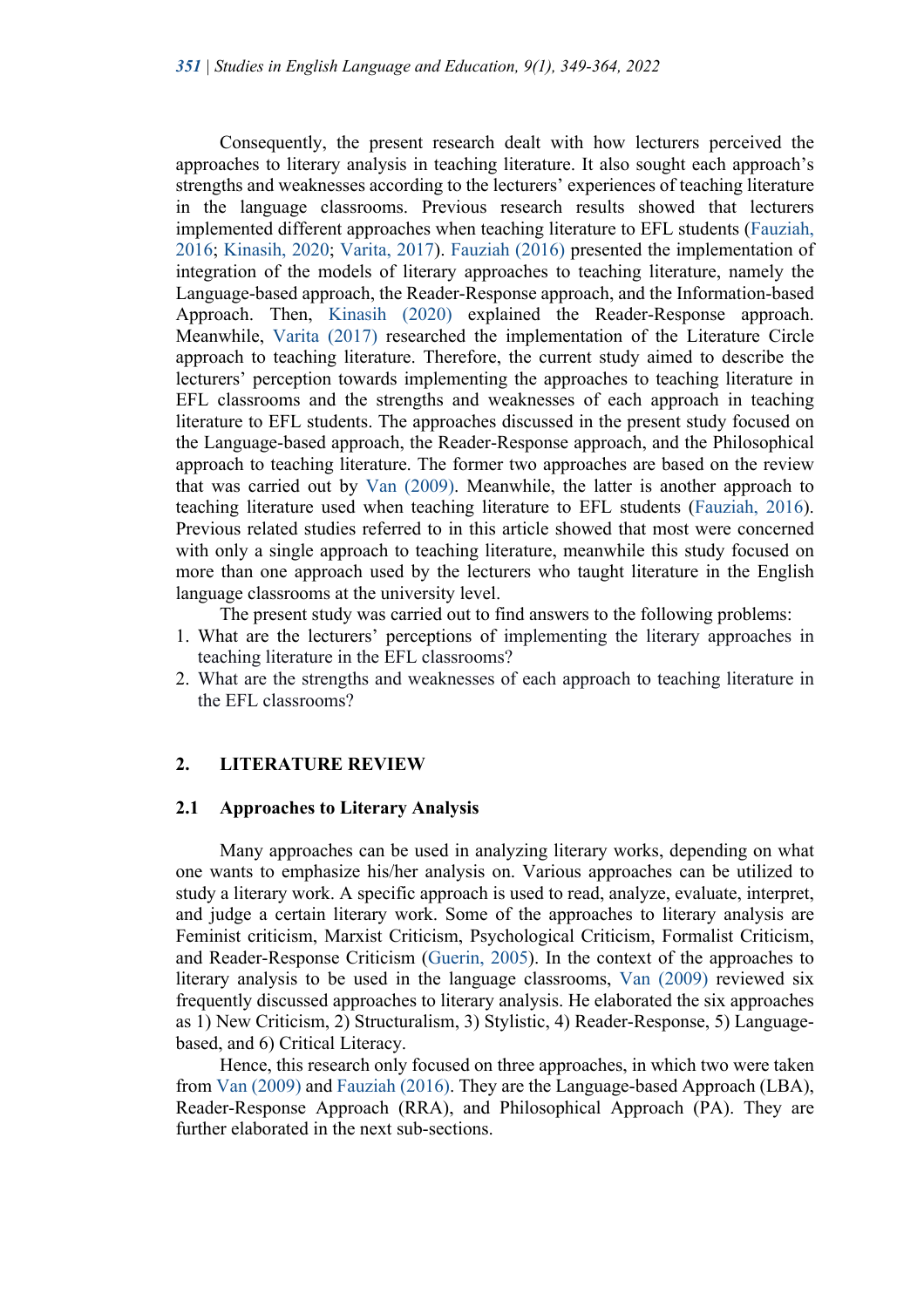### *2.1.1 Language-based Approach (LBA)*

Van (2009) pointed out that the Language-based Approach (LBA) emphasized the awareness of the language of literature since this is a fundamental stage for EFL students. The LBA provided various language instruction activities, such as brainstorming, rewriting, and vocabulary and comprehension building. Experts in the LBA believe that teaching literature to EFL students is emphasized in integrating literature and language in classroom teaching. This view is based on the consideration that the LBA can provide both literature and language in the teaching of literature.

Another research indicating the integration of literature and language was carried out by Carter and Long (1991). They proposed that the language-based teaching pedagogy by integrating literature and language can develop the students' literary understanding and appreciation capacities. Accordingly, literature can improve the students' proficiency in both language aspects and the appreciation aspect. Language learning and literary study are interdependent. This means that using literature to EFL students can improve both the language proficiency and the interpretative ability of a literary text.

According to Lazar (1993), one of the Language-based literature teaching pedagogy assumptions was that studying the language of literary works can help integrate language and understanding more closely. Yimwilai (2015) also suggests that the Language-based model for teaching literature can help EFL students enhance their knowledge of English as the target language for EFL learners.

## *2.1.2 Reader-Response Approach (RRA)*

Rosenblatt (1978, in Iskhak et al., 2020) developed the transactional theory, which became the root for the Reader-Response approach (RRA). She explained that reading and writing share a necessary involvement with the text. The transaction referred to the relationship in which reading and writing conditions intertwined in a mutually constituted situation.

The roles of the readers, the text, and the social/cultural context had an impact on the transaction between the text and the readers (Iskhak, 2015). From that view, he organized five main theoretical perspectives of Reader-response as follows: the textual, experiential, psychological, social, and cultural perspectives. Beach's (1993) view on the roles of the readers, the text, and the social/cultural context supported Rosenblatt's(1993) Transactional Theory as elaborated by Adeani et al. (2020, p. 139), stating that "the interrelationship between reading and writing the literary works are by Rosenblatt's Transactional theory, which said that reading and writing is involved with the text, as Beach suggested". Febriani (2019) gave a similar thought of Reader-Response as an approach to literary analysis where she believed that the RRA encouraged the students to think critically about the literary works.

It can be concluded that the RRA is a literary teaching approach in which the readers can give responses to literary works. The approach is emphasized on the importance of the readers' role in interpreting the text. Through Reader-response, the students can give various interpretations to a literary text.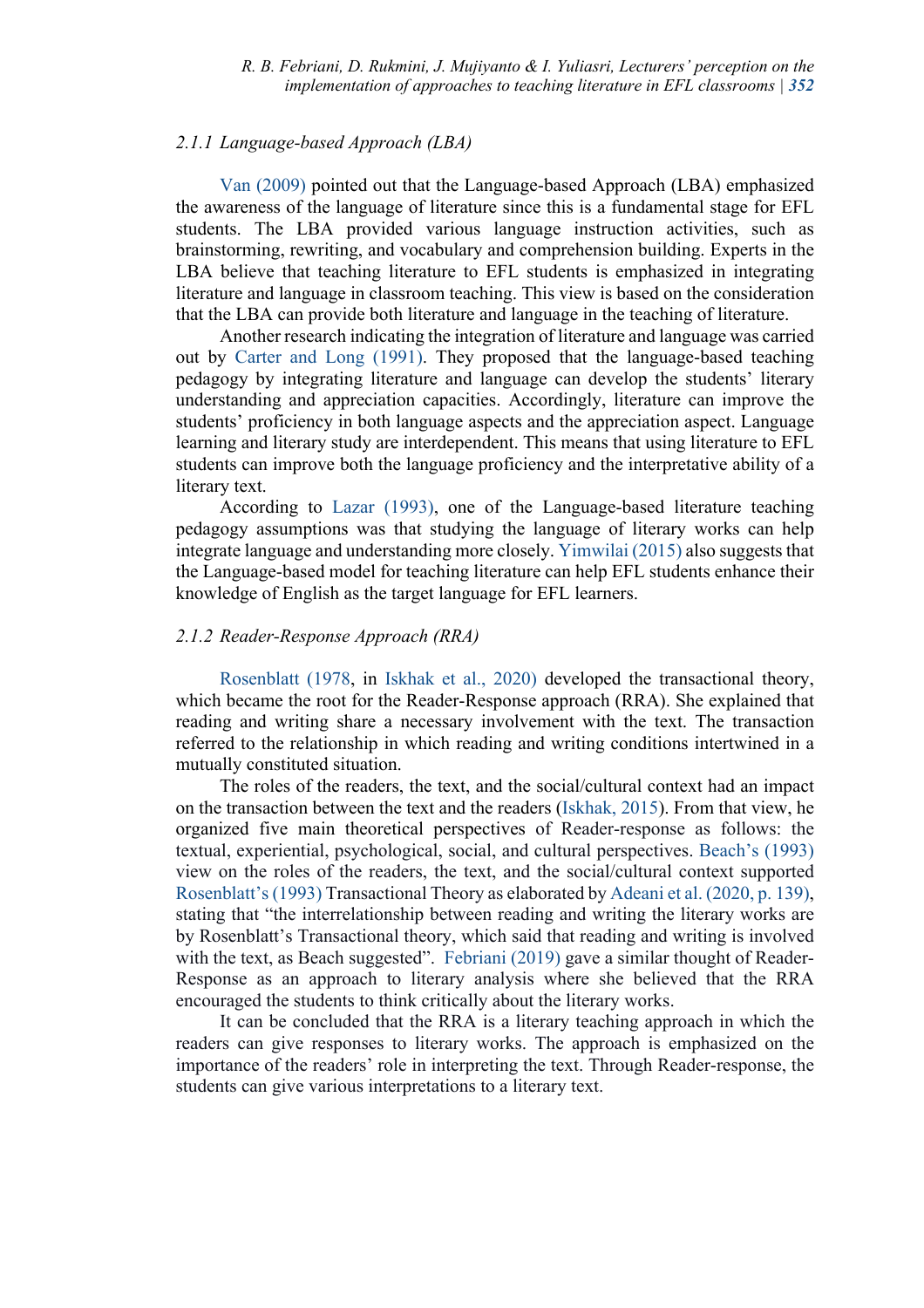#### *2.1.3 Philosophical Approach (PA)*

The Philosophical Approach (PA) emphasized finding moral values that are contained in literary works. Rachmawati et al. (2020) wrote that the PA was related to the philosophical belief that would affect the moral value and how someone would act. Teaching literature to EFL students by implementing the moral/philosophical approach means encouraging them to believe that the larger part of literature is to teach morality. Also, encouraging the students to use this approach is beneficial in that it probes philosophical issues contained in a literary work. Consequently, teaching literature to EFL students by implementing the moral-philosophical approach could mean teaching them to see literary works of literature as authentic materials to learn about values and philosophical issues.

This approach also has several significances similar to LBA and RRA. Previous research mentioned some benefits of the moral-philosophical approach in teaching literature to EFL students. Firstly, it enhances students' thinking skills, and secondly, it improves the students' foreign language proficiency, especially the productive skills through asking and answering some philosophical questions (Dabbagh & Noshadi, 2016). They highlighted that philosophy-based language teaching encouraged students to think critically and creatively about the world around them.

## **3. METHODS**

The study aims to describe six lecturers' perceptions towards the implementation of the approaches to teaching literature in the EFL classrooms and describe the strengths and weaknesses of the teaching approaches used by the lecturers to teach Literary Criticism courses in the EFL classrooms. Each of them had taught the courses by using three approaches of LBA, RRA, and PA. This was among the reasons why the researchers found it interesting to investigate their perceptions of the use of these literary approaches based on their own experiences. Besides, the researchers also intended to find out the strengths and weaknesses of each approach to literary analysis.

In conducting this study, the researchers employed a qualitative research design. Fraenkel et al. (2012) explained that a qualitative method emphasizes describing a particular activity, situation, field, behavior of people in-depth and in a particular way. Therefore, an open-ended questionnaire was distributed to six lecturers teaching the Literary Criticism course to EFL students at a university in Semarang, Indonesia. They have earlier given their consent to be the participants of this study. Furthermore, due to the pandemic, the questionnaire was administered through Google Form. The questions asked to them were:

- 1. What approaches are you currently using in teaching literature to the EFL students?
- 2. Do you encourage the EFL students to manifest their interpretation and interaction with the literary works in written form such as reflective writing/reflection?
- 3. Do you think the approaches that you are currently using give any significance in improving the students' reflective writing skills?
- 4. How are the approaches effective in improving the students' reflective writing skills?
- 5. Have you used other approaches besides these three approaches to teaching literature to the EFL students?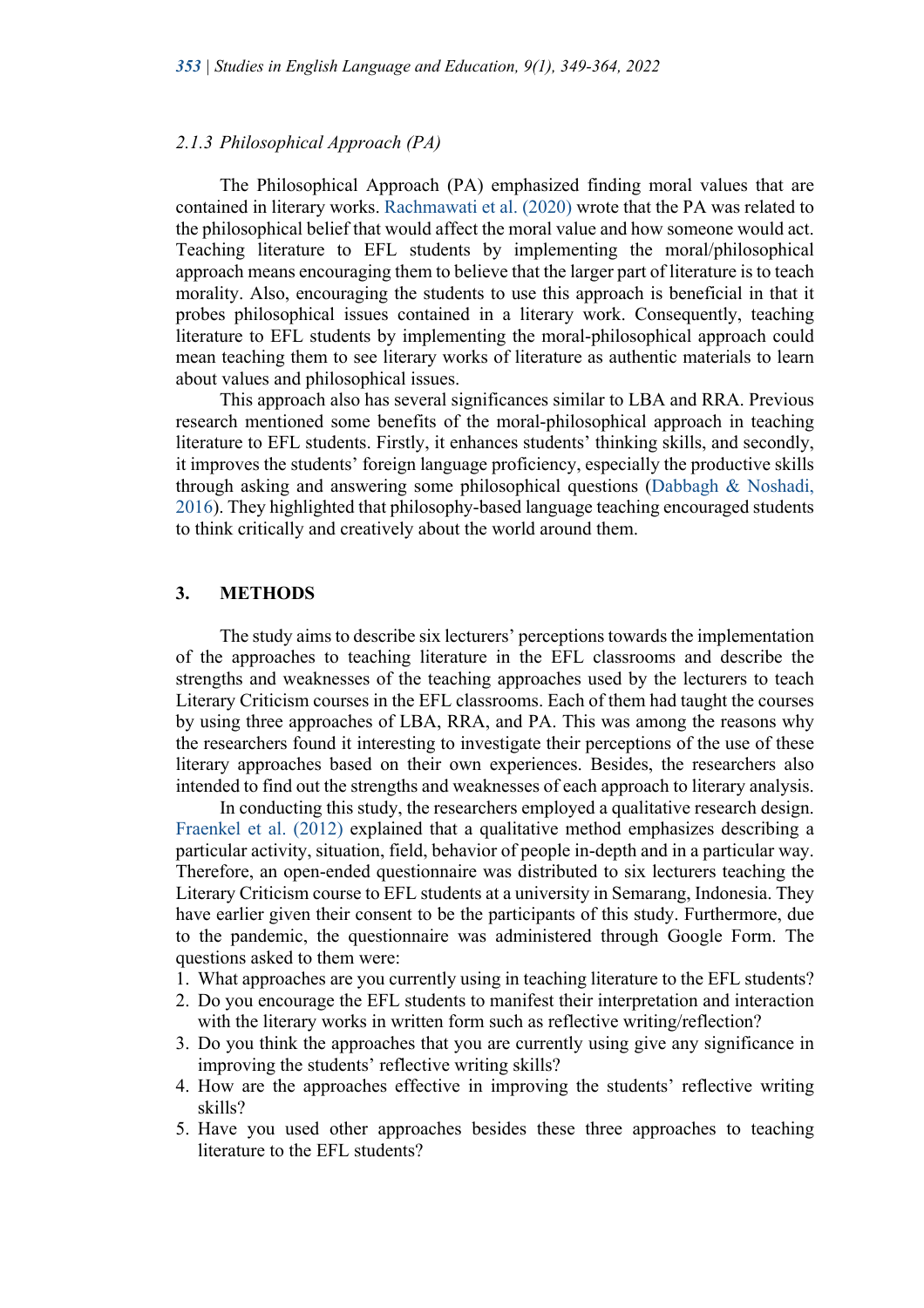- 6. How do you perceive the currently used approaches to teaching literature to EFL students?
- 7. What are the strengths of each approach that you use for teaching literature?
- 8. What are the weaknesses of each approach that you use for teaching literature?

The participants were given the freedom to answer the questions in the openended questionnaire in their own words (Popping, 2015). Their answers were then sought for patterns, further coded, and linked to conceptual categories. Themes were identified and each of them presented the results of this study. The lecturer participants in this study were coded as L1, L2, L3, L4, L5, and L6, respectively.

# **4. FINDINGS AND DISCUSSION**

The results of the questionnaire distributed to the lecturers revealed some findings. The findings are elaborated in the next subsections that are divided to answer each research question of this study.

# **4.1 The Lecturers' Perceptions of Implementing Literary Analysis Approaches to in Teaching Literature**

#### *4.1.1 Kinds of approaches used to teach literature in the EFL classroom*

The lecturers' responses concerning the implementation of the approach to teaching literature to the EFL students have revealed some points. Firstly, some lecturers were implementing one single approach when teaching literature to EFL students. Some others combined more than one approach. L1 implemented the RRA to teaching literature, L2 and L3 lecturers implemented the LBA, L4, and L5 combined more than one approach to teaching literature, and finally, L6 only implemented the PA to teaching literature.

The RRA was explained by the teachers to offer both teachers and students to be actively engaged in the literary works. It facilitated the students' critical thinking activities since it encouraged them to draw on their personal experiences, opinions, and feelings in their interpretation of literature. Febriani et al. (2020) believed that by using the Reader-Response approach, the students of literature class were capable of expressing more than only their personal feelings, but they also began to give critical thinking upon the given literary texts. She added that discussion questions in the RRA gave the students the idea of how to express their ideas and thought on a piece of paper. Related to this view, Iskhak et al. (2017) agreed that the Reader-Response theory offered reading-writing activities.

Concerning the implementation of the RRA to reflection writing, reflection facilitates the writer-readers to record their interaction and interpretation of literary works. Adeani et al. (2020) explain that the reader's reflective thinking towards a literary text could be manifested in reflection. The purpose of this activity included considering the process of learning, reviewing something, building theory from observations, engaging in personal self-development, and empowering oneself as an individual (Adeani et al., 2020).

The second approach to teaching literature is the LBA. This approach in teaching EFL students highlighted the use of literary texts to improve the students' English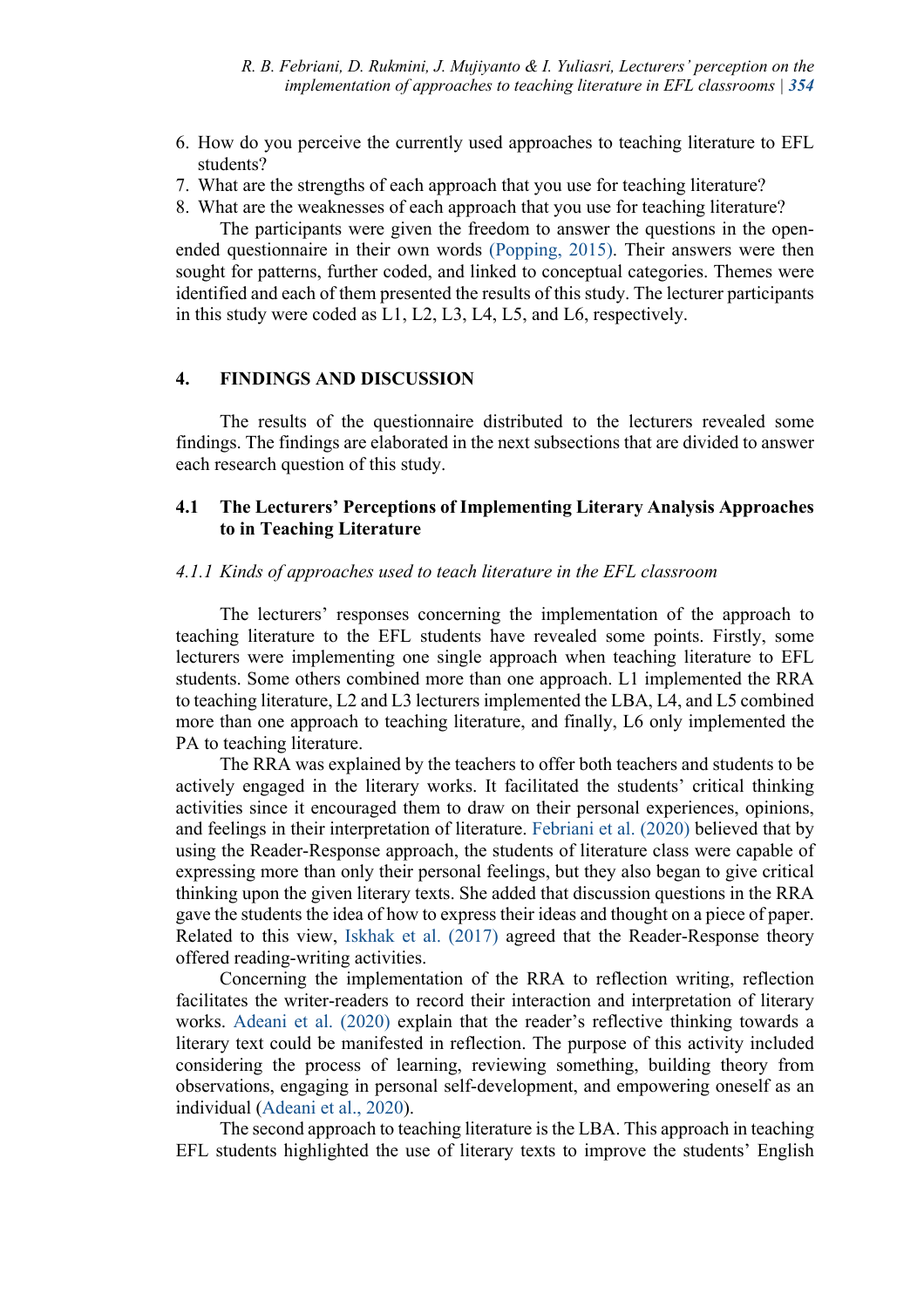proficiency, such as improving vocabulary, pronunciation, speaking, and reading. Supporting this view, Choudhary (2016) explained that it emphasized the awareness of the language of literature and that it was the basic stage for language learners and facilitated the students' responses and experiences with literary works. The activities in the LBA included brainstorming, rewriting, and incorporating reading. By using the LBA, the students were encouraged to develop language skills through interaction, collaboration, discussion, and collective learning (Choudhary, 2016).

Another approach used by the lecturer participants in this current study is the PA to teaching literature. Critics of the PA believed that the purpose of teaching literature is to teach morality and to examine philosophical issues contained in literary works. According to Rachmawati et al. (2020), the philosophical belief became the fundamental that one had chosen to decide what was right and was not right that would impact someone's moral value.

# *4.1.2 The lecturers' encouragement and significance for students to manifest interpretation and interaction to literary works in reflective writing essays or reflections*

Based on the responses of the lecturer participants, the finding of the second questionnaire item revealed that a majority of the lecturers encouraged their students to manifest their responses to literary works in reflective writing essays or reflections. The different answers of the lecturers indicated that the proper approach to teaching literature depended on the vision of the teaching of literature in the EFL classrooms. The RRA to teaching literature was used when the lecturers intended to encourage the EFL students to provide critical thinking in writing reflections of responses to literature. In the meantime, the LBA was used when the lecturers intended to improve the writing quality of reflections to literary analysis. Meanwhile, the PA was used when the lecturers encouraged students to dig deeper into the moral value of literary works. The use of more than one approach to teaching literature, in this case, the combination of the RAA and the LBA, is an attempt of the lecturers to benefit more, both in critical thinking skills and in language mastery, in the written reflection of responses to literary works. This is also suggested by Yimwilai (2015) who suggested that literature instructors and educators should consider implementing the integrated approach.

Reflective writing or reflection is one of the ways that the readers can manifest their interpretation of literary works. It is a kind of personal academic writing in which a reader can give his/her thought of a literary work. Using reflection in responding to a literary work gives a big advantage for a reader to convey what he/she is thinking after reading a literary work. Since a reader of a literary work is demanded to think critically upon the work, reflection helps him or her to make a connection between theory and practice, also between his or her knowledge in the past and in the present time (Febriani, 2019). It is also believed that by writing a reflection, a reader gains self-development and deeper learning by looking back at the events reflected in literary works (Febriani, 2019). In the same vein, Gorlewski and Greene (2011) also found that reflections made by the students had demonstrated that they engaged in reflection as they engaged in creative and critical uses of their knowledge and skills. Furthermore, the students' engagement in their writings increased since they were encouraged by the process of reflection during the writing process (Gorlewski &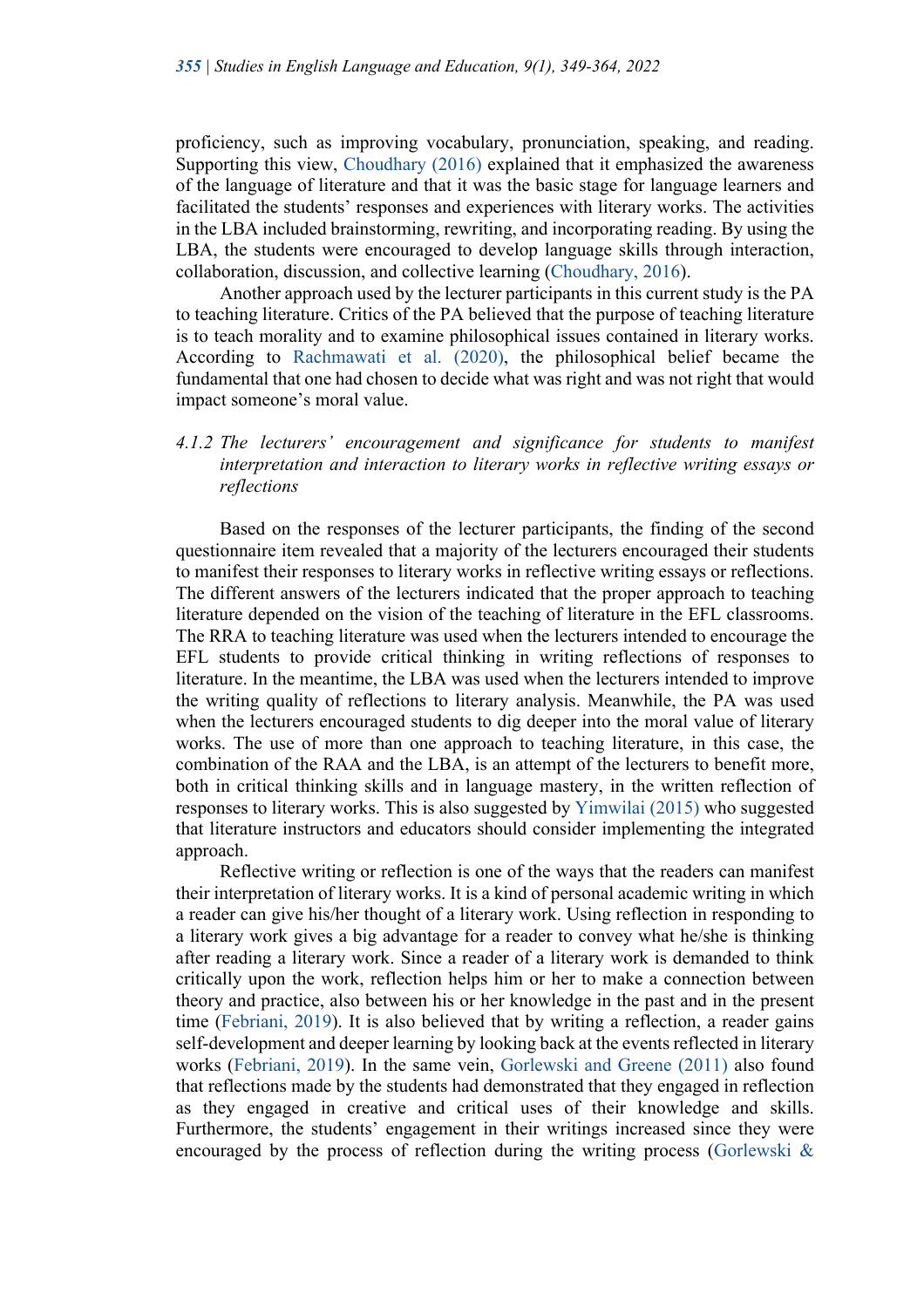Greene, 2011). The result of the present study reflected that the lecturers had chosen a proper way to manifest the interpretation of literary works in reflective writing.

#### *4.1.3 The effectiveness of the approaches used to teach literature*

The lecturers' responses to the question regarding their perception of the effectiveness of the approach in improving the students' reflective writing skills revealed that each approach to teaching literature had its positive results in improving the students' reflective writing skills. The following are excerpts of the lecturers' answers to this question.

- (1) After applying the Language-based approach in teaching literature, I can see that this approach is effective in improving the students' reflective writing skills. This approach facilitates the students with many activities that can trigger their skills in writing. By using this approach, the students can do brainstorm, use their background knowledge, and predict a story. (L2)
- (2) Reader-Response approach, to some extent, is effective in improving reflective writing skills. Students are simultaneously demanded to self-manage their reading-writing integration. (L1)
- (3) The approach (Philosophical approach) stimulated students to dig implicit meaning and also endeavor to get moral philosophical in literary works. (L6)
- (4) Yes, besides the Reader-response approach, I also use or mix it with the Language-based approach in teaching literature to EFL students. (L4)

As exemplified in (1), (2), and (3), the lecturer participants believed that the approach to teaching literature they currently used had positive values that could improve the students' reflective writing skills. L1 who taught literature using the RRA believed that the approach effectively improved their students' reflective writing skills since they were encouraged to simultaneously self-manage their reading and writing integration. Then, L2 and L3, who preferred LBA thought that this approach effectively improved the students' reflective writing skills since it facilitated the students with activities that triggered their skills in writing. Meanwhile, L6 who chose PA believed that the approach stimulated the students to explore the meanings beyond and to grasp moral values contained in literary works.

L1 further found the RRA allowed him to encourage students to strengthen their critical thinking. Accordingly, Woodruff and Griffin (2017) noted that the RRA met the needs of the students since it did not require the students to prove their interpretation by only writing summaries or answering questions, rather, they were encouraged to explain their experience by recording their thoughts about a text including their explanation of their feelings, their analysis and evaluation, and their recommendation to a friend, etc. The effectiveness of implementing the RRA in teaching literature was also suggested by Chou (2015), who considered the Reader-Response theory to be effective in engaging the students with their reading and responding to literature, thus enabling higher-level comprehension.

L<sub>2</sub> and L<sub>3</sub> suggested that the LBA is more appropriate and effective to be used when teaching literature to EFL students. This consideration was based on their purpose of literature teaching, which was to improve the students' English proficiency through reading literary works. This view is supported by Choudhary (2016) who concurred that the LBA facilitated the students' responses and experiences with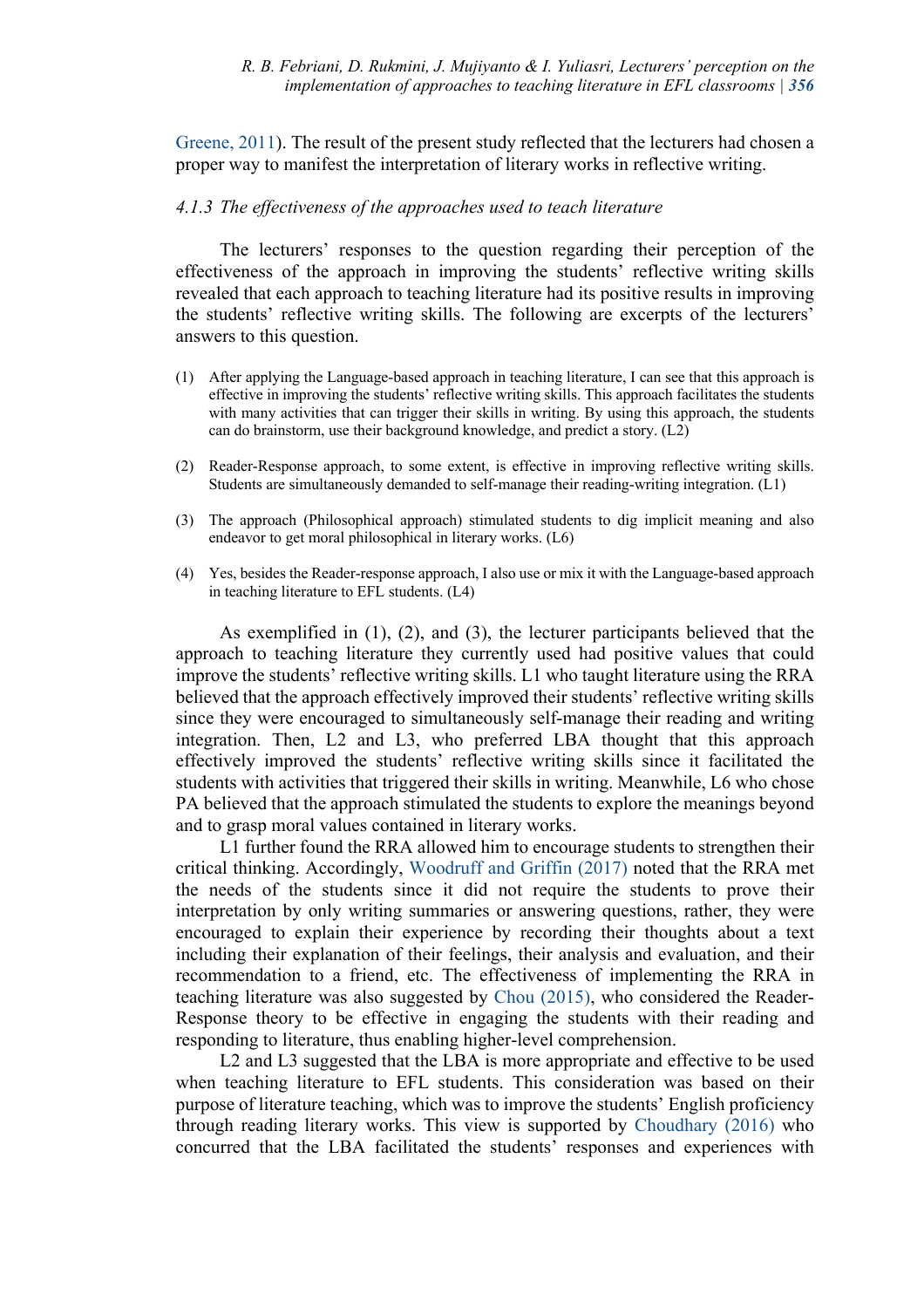literature. It also improved a variety of language activities such as brainstorming to activate background knowledge, rewriting the text, vocabulary building, and comprehension, forming an opinion, and engaging in debates (Choudhary, 2016).

L6 suggested that the use of PA to teach literature to EFL students emphasized teaching moral and philosophical issues through literature. He believed that teaching literature through literary works helped teach the students moral values and philosophical issues. This view is supported by Rashid et al. (2010) who corresponded that this moral philosophical approach to teaching literature focused on discovering moral values while reading a particular literary text.

Finally, in (4), L4, similar to L5, preferred to use both RRA and LBA in their literature classes. This was because using and mixing both appropriately, it could make the students more active in their reading and writing activities. Here, the students were not only taught to increase their literary skills, but also their critical thinking at the same time. This was done, for example, through group work, where they could learn from each other when sharing their reader response towards a literary work.

### *4.1.4 The use of other approaches to teaching literature*

Based on the responses of the lecturer participants, the finding of the fifth questionnaire item revealed that other than the currently implemented approach to teaching literature, the majority of the lecturers have used other approaches to teaching literature in EFL classrooms as well. This was purposed to determine the proper approach to teaching literature so that the students can improve their reflective writing and critical thinking skills.

The following are excerpts of the lecturers' answers to this question.

- (5) I have tried to use literature circles to support response-based to encourage group discussion. In literature circles, students have to interpret the text collaboratively. Each individual has a different job to interpret the text and then together share what they have got. (L4)
- (6) Yes, I have used an information-based approach. (L5)

As exemplified in (5) and (6), the lecturer participants had managed to implement other approaches to teaching literature when teaching in EFL classrooms. These approaches were the literature circle approach and the information-based approach to teaching literature. Their reasons to use other approaches at times were to avoid students' boredom. Furthermore, the literature circle approach (Hsu, 2004) could also help students' socialization and cooperation in class (i.e., from group work or discussion) and peer learning. Meanwhile, the information-based approach was more teacher-centered and demanded a lot of the teacher's input in providing students with various contents of literary texts, such as historical, political, cultural, and social backgrounds (Sii & Chen, 2016).

# *4.1.5 The lecturers' perceptions on the currently used approaches to teaching literature*

The lecturers' responses to the question regarding their perception of the currently used approaches to teaching literature to the EFL students revealed that they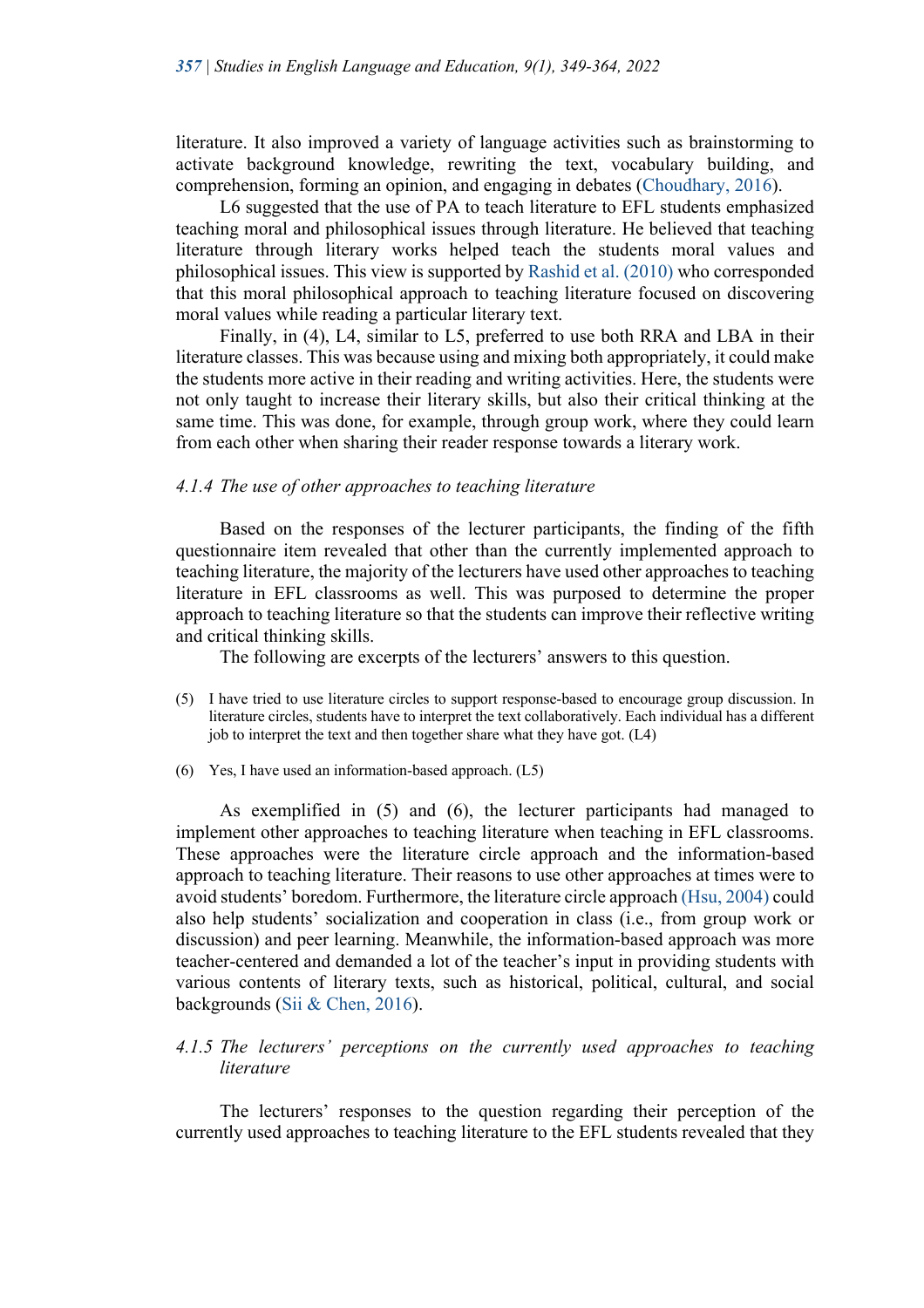shared a similar opinion about the three approaches to teaching literature that they implemented in the literature classroom.

The following are excerpts of the lecturers' answers to this question.

- (7) The chosen current approach to teaching literature or literary criticism is inevitably fruitful and influential to my students' courage and engagements as well as motivation in reading literary works. Consequently, they also tend to be convenient to respond to the literary works they have read.
- (8) These approaches that I have seen work well recently in my teaching activities e.g., reader response and language-based. Students can involve their personal opinions, feelings, and background knowledge to create meanings of the text. It helps students' reading comprehension by giving a response to what they read.
- (9) This approach may be pretty good because it does not only focus on learning literature but creates awareness of language use in the classroom as well. Literature is a medium for students to express their personal opinions, feelings, and emotions. So, through this, students will understand the context thoroughly and understand the use of language better. In addition, students can be encouraged to connect their vocabulary with other aspects of the language.

As exemplified in (7), (8), and (9), it can be seen that the lecturers have positive perceptions of the currently used approach to teaching literature in EFL classrooms. The reasons varied depending on the goal of each approach that they chose to use. L1 who implemented the RRA believed that this approach to teaching literature is beneficial and influential to encourage the students' engagement and motivation in reading literary works. This view reflected previous research which stated that this approach provided an opportunity for the students' active involvement and full engagement in reading a text and class discussion on it (Khatib, 2011).

L2 and L3 who implemented the LBA believed that the approach to teaching literature worked as expected in the classroom. According to them, based on their responses in the open-ended questionnaire, they saw that the students could involve their personal opinions, feelings, and background knowledge to create meanings of the text in their essays. This belief is supported by previous research that stated that LBA instruction provides meaningful interpretation and evaluation of the text; and its implementation can guide students on the specific piece of literature based on their levels of proficiency, lexical, and discourse knowledge (Dhillon et al., 2014).

As for the PA, L6 believed that this moral approach is appropriate in teaching literature because it did not only focus on learning literature, but also created the awareness of the language used in the classroom. Through this approach, the lecturer could teach morality and values in life through literary works. Supporting this view, Al Sabiri and Kaymakamoğlu (2019) explained that this approach is aimed at finding moral qualities in a literary work and requiring advanced critical thinking skills. This means that teaching literature using this approach is quite challenging compared to other approaches.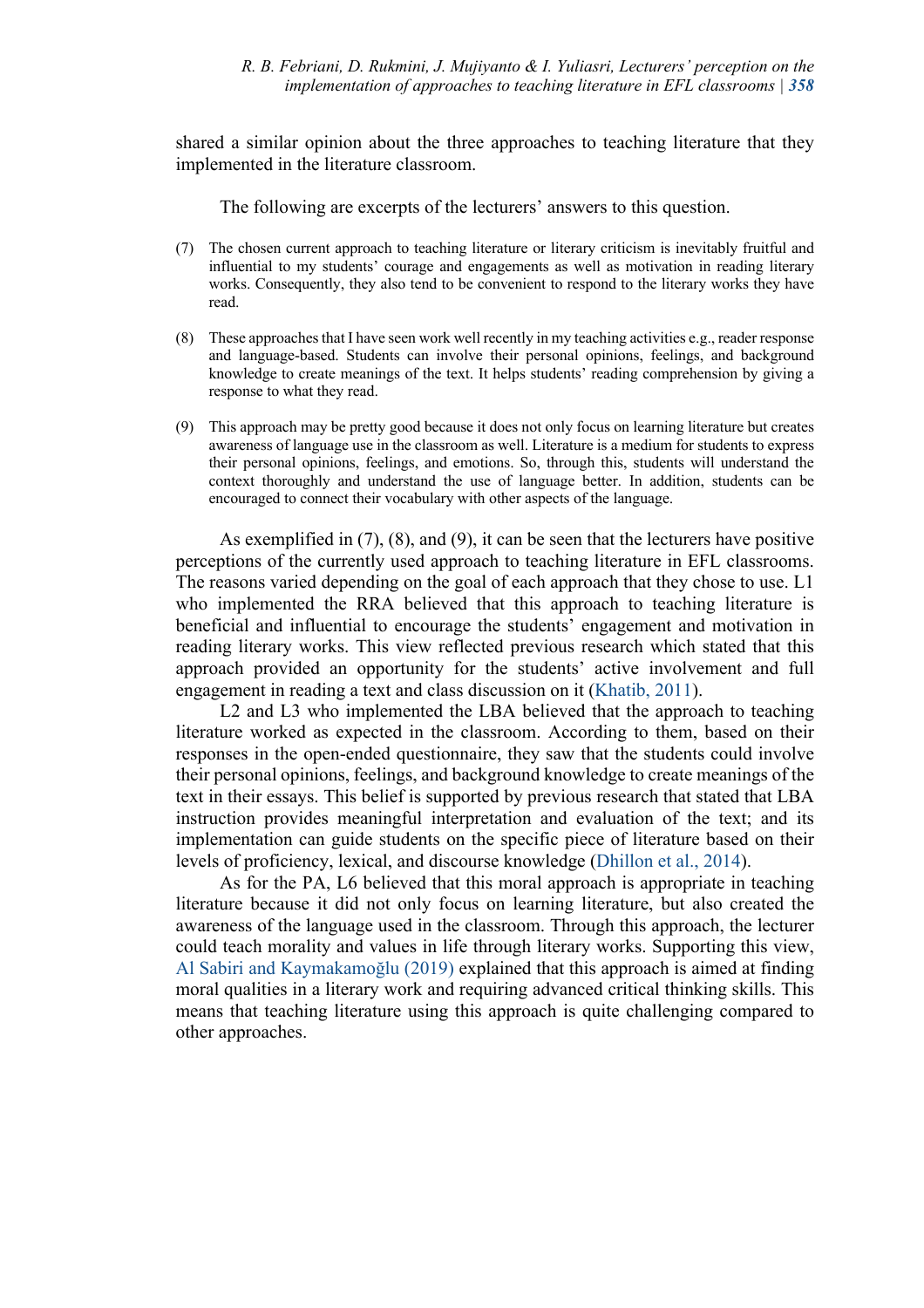## **4.2 The Lecturers' Strengths and Weaknesses of the Teaching Approaches to Teaching Literature**

#### *4.2.1 The lecturers' perceptions of the strengths of the used approaches*

The lecturers' responses to this question revealed that there were significant strengths of each approach to teaching literature to the EFL students.

The following are excerpts of the lecturers' answers to this question.

- (10) RRA is not only able to improve our ability in literary works but also be able to improve language skills. Because this approach integrates literature study with the mastery of language by facilitating the students' responses and experience through literature. (L1)
- (11) The current approach (i.e., LBA) offers us (literature/reading teacher/educators) many pedagogical merits to empower students' active involvement in the classroom teaching-learning process. They are demanded to self-direct their learning and be responsible for the achievement. (L2)
- (12) The combination of both approaches (i.e., RRA and LBA) enables me to provide full force to get my students to think critically and at the same time, improve their language awareness and use in the classroom. (L4)
- (13) This approach (i.e., PA) is effective to stimulate students to dive into intended meaning and get philosophical morals in literary works. (L6)

The lecturers' responses to the question regarding their perception showed the benefits of each approach to teaching literature to the EFL students. According to L2, the strength of the LBA was that it allowed students to improve their ability in understanding literary works and language skills since it integrated literature study with the mastery of language. The strength of the RRA, as proposed by  $L_1$ , lies in its pedagogical merits in empowering the students' active involvement in the classroom teaching-learning process. L6 added that the strength of the PA lies in its ability to encourage the students to get the intended meaning and the moral lesson contained in the literary works.

The RRA is an approach that is emphasized on the improvement of the students' critical thinking through reading literary works. The readers are encouraged to be able to interpret a story through multiple interpretations of a text using textual evidence and support (but must justify their multiple interpretations of a text using textual evidence and support (Woodruff & Griffin, 2017), as well as express their thoughts, feelings, and their relation of the text to their own life (Leung, 2002; Woodruff & Griffin, 2017). In fact, there are several advantages of using this approach to teach literature to EFL students. Among the advantages, it allows the readers to interpret a literary text in various ways, it also gives the readers to bring personality traits, the past and the present experiences to the text, it can also encourage the students to look beyond the stated meanings and dig a deeper meaning of the text, it allows the readers to see different perspectives of others, and it also focuses on the readers' response to the text (Febriani, 2019; Leung, 2002; Woodruff & Griffin, 2017. It can be concluded that the strengths of the RRA lie in the students' active involvement and critical thinking that is highly required to interpret the meaning contained in a literary work. Moreover, the RRA is also found to foster the students' involvement with the literary text, raising the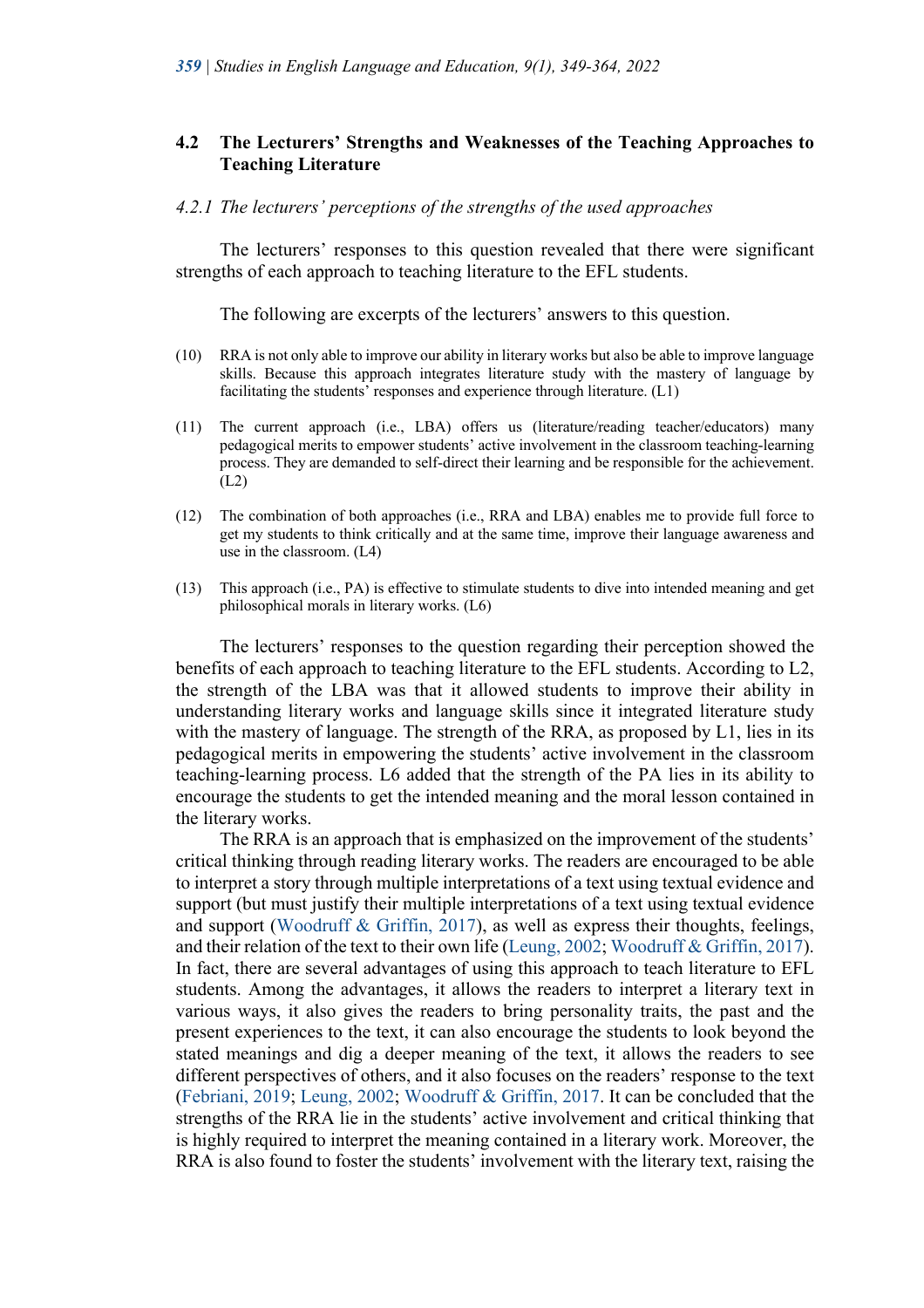students' awareness of the importance of critical reading, and increasing the students' participation when encountering literary texts (Spirovska, 2019).

The LBA, on the other hand, is emphasized on encouraging the students' improvement of English proficiency through literary works (Van, 2009). L2, L3, L4, and L5 who implemented the LBA when teaching literature to the EFL students stated that the approach offered many educational advantages to empower the students' active participation in the classroom in the teaching and learning process, and they were further demanded to self-direct their learning. Learning literature offers various advantages to the learners including improving reflective and purposeful learning as well as exposing them to cultural awareness and critical thinking (Hamid et al., 2020).

In the meantime, the PA to teaching literature is emphasized on teaching morality and probing philosophical questions. As explained by Rachmawati, et al. (2020), this approach is an approach that relates mainly to philosophical belief in seeing the truth or false, or right or wrong. Based on the result of this study, L6 believed that this approach is effective to stimulate students to gain philosophical moral values in literary works. Therefore, it is believed that one of the advantages of this approach is that it affects moral values and how readers act upon a literary work (Guerin, 2005).

## *4.2.2 The lecturers' perceptions of the weaknesses of the used approaches*

The following excerpts reflected the lecturers' responses on the weaknesses of their used approaches in teaching English literature in the class.

- (14) The weaknesses of LBA are that it takes a long time for students who are weak in English when asked to understand a literary text. In the process of understanding the reading, the weaker students must translate it first. So, the reading material must be adjusted to the ability of students in class. Another weakness is their ability to analyze a text that is also an obstacle because it requires good English to explain it. (L3)
- (15) The RRA practically or operationally takes time and needs very much energy to manage. The teacher sometimes (hardly) has a tough 'time allotment' to assess each students' participation. (L5)
- (16) In PA, the students with low reading skills had difficulty in following this approach. (L6)

The lecturers' responses to the question regarding their perceptions on the weaknesses of the approaches revealed several drawbacks from each approach. First of all, the LBA demands a good proficiency in the English language. Therefore, when used to teach students who lacked English proficiency, there would be bigger obstacles. Concerning reflection writing, this was time-consuming since the students would start by translating the literary work first before being able to make a critical reflection of the text. Next, the RRA was time-consuming. Meanwhile, the PA was problematic to students who lacked reading skills; this made them challenging to follow the procedures of this approach.

Following the lecturer's response, Woodruff and Griffin (2017) also projected several disadvantages to the RAA. First, there is no emphasis on analyzing the text closely, and second, there are broad possible interpretations of a literary text. Other limitations in the RAA include: 1) the overlooked of the author's intended meaning, 2) readers' narrow responses, 3) the subjectivity of the readers' interpretation which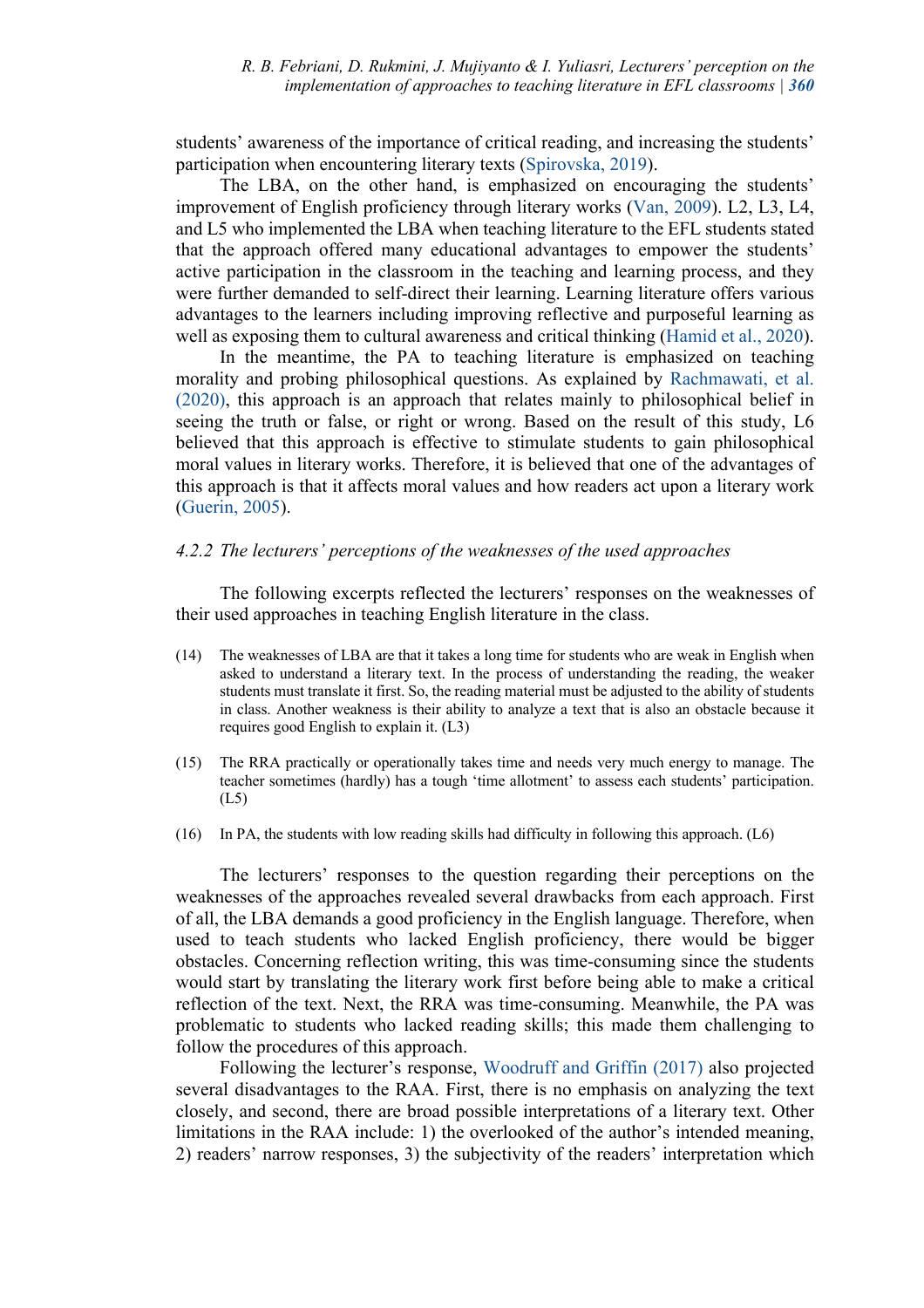leads to the teachers' difficulties in determining the acceptable and unacceptable answers of the students (Woodruff & Griffin, 2017).

In the LBA, which is considered a student-oriented approach, the teacher encourages the students to improve their linguistic proficiency through literature. This approach divided the students' activities into some stages of activities. Therefore, one of the lecturer's perceptions of the implementation of the LBA showed that the approach was time-consuming, especially when taught to the students who were weak in English mastery. This happened because the students needed to translate the assigned literary work first before they were finally able to interpret the meaning of the literary works. Furthermore, finding an appropriate text to teach is also a concern, especially when there are groups of students who are not at the same reading level in the class (Renner, 2018).

The lecturer implementing the moral-philosophical approach emphasized its purpose in teaching morality and probing philosophical issues. It is revealed that one of the disadvantages of using the philosophical approach in teaching literature to EFL students was that the students with low reading skills found it difficult to interpret literary works by using this approach. This view is strengthened by Rashid et al. (2010) that in terms of teachers' perspectives on the teaching of literature to less proficient students, there were only a few respondents that responded positively to it. They asserted that this happened because the students found literature lessons less interesting and dull (Rashid et al., 2010).

#### **5. CONCLUSION**

The present study has elaborated on six lecturers' perceptions towards the implementation of the approaches to literary analysis in teaching literature in the EFL classrooms and the strengths and the weaknesses of the teaching approaches used by the lecturers to teach Literary Criticism course in the EFL classrooms. Based on the findings and the discussion of the study, some points are concluded. One of the points was that the lecturers had different perceptions on the proper approach to teaching this course to the EFL students. L1 implemented the Reader-response approach to teaching literature, L2 and L3 lecturers implemented the Language-based approach, L4 and L5 combined more than one approach to teaching literature, and finally, L6 only implemented the philosophical approach to teaching literature. Their chosen approaches were based on their perceptions of the significance, effectiveness, needs, and also weaknesses of each approach that it offers to the lecturers and students themselves. They took these perceptions based on how the students echoed their critical thinking skills in their essays or reflective writing.

The empirical results reported herein should be considered in light of some limitations. Further research is recommended to explore other literary analysis approaches, such as the New Criticism approach, Stylistic approach, or Critical Literacy approach, as they may have different impacts when implemented in the language classrooms, especially to EFL students. It is also suggested to expand the participants to other levels of education (i.e., high school students) who are also taught literature in their English class. By doing so, more comprehensive results can be obtained.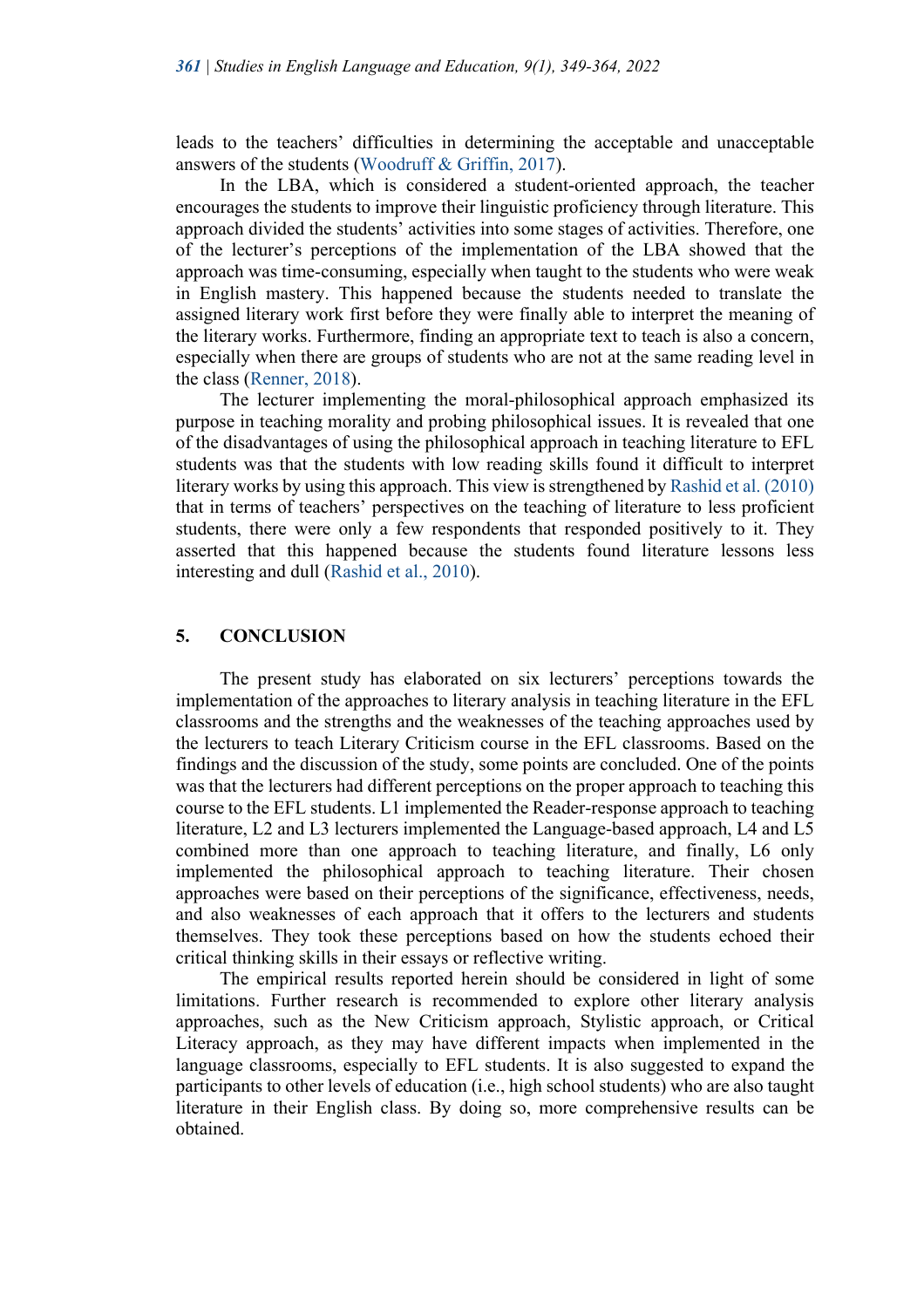## **REFERENCES**

- Adeani, I. S., Febriani, R. B., & Syafryadin, S. (2020). Using Gibbs' reflective cycle in making reflections of literary analysis. *Indonesian EFL Journal*, *6*(2), 139-148. https://doi.org/10.25134/ieflj.v6i2.3382
- Aghagolzadeh, F., & Tajabadi, F. (2012). A Debate on literature as teaching material in FLT. *Journal of Language Teaching and Research, 3*(1), 205-210. https://doi.org/10.4304/jltr.3.1.205-210
- Al Sabiri, A. R., & Kaymakamoğlu, S. E. (2019). A study on the views of English literature teachers about how to teach English literature: Libyan higher education context*. Folklore, 97*(1), 418–433. https://doi.org/10.22559/folklor.951
- Beach, R. (1993). *A teacher's introduction to reader-response theories.* National Council of Teachers of English.
- Carter, R., & Long, M. (1991). *Teaching literature.* Longman.
- Chou, I. -C. (2015). Engaging EFL students in e-books using reader-response theory. *The Reading Matrix: An International Online Journal, 15*(2), 167-18-0.
- Choudhary, S. (2016). A literary approach to teaching the English language in a multicultural classroom. *Higher Learning Research Communications*, *6*(4), 1-6 https://doi.org/10.18870/hlrc.v6i4.352
- Collie, J., & Slater, S. (1987). *Literature in the language classroom*. Cambridge University Press.
- Dabbagh, A., & Noshadi, M. (2016). Philosophy-based language teaching approach on the horizon: A revolutionary pathway to put applied ELT into practice. *Journal of Language Teaching and Research*, *7*(5), 1022-1028. https://doi.org/10.17507/jltr.0705.25
- Daskalovska, N., & Dimova, V. (2012). Why should literature be used in the language classroom? *Procedia - Social and Behavioral Sciences*, *46*, 1182–1186. https://doi.org/10.1016/j.sbspro.2012.05.271
- Dhillon, K. K., Mogan, S., Tunku, U., & Rahman, A. (2014). Language-based approaches to understanding literature: A creative activity module. *The English Teacher, XLIII*(2), 63-78.
- Fauziah, F. (2016). The approaches to teaching literature for EFL young learners. *Journal of English Language Teaching and Linguistics*, *1*(2), 145-158. https://doi.org/10.21462/jeltl.v1i2.26
- Febriani, R. B. (2019). The students' reflective writing manifestation of readerresponse literary analysis. *EduLite: Journal of English Education, Literature and Culture*, *4*(1), 35-44. https://doi.org/10.30659/e.4.1.35-44
- Febriani, R. B., Satinem, Nurnaningsih, Haryani, Syafryadin, Noermanzah. (2020). Conveying an author's intention to EFL readers: The meaning of "The Road Not Taken" by Robert Frost. *International Journal of Innovation, Creativity and Change (IJICC), 13*(4), 271-283. https://doi.org/10.31219/osf.io/a9f6b
- Fraenkel, J. R., Wallen, N. E., & Hyun, H. H. (2012). *How to design and evaluate research in education* (8<sup>th</sup> ed.). McGraw Hill.
- Gorlewski, J., & Greene, K. (2011). Research for the classroom: The power of reflective writing. *The English Journal*, *100*(4), 90-93.
- Guerin, W. L. (2005). *A handbook of critical approaches to literature*. Oxford University Press.
- Hamid, A. A., Aziz, A. A., Hamid, A. A., & Aziz, A. A. (2020). Language-based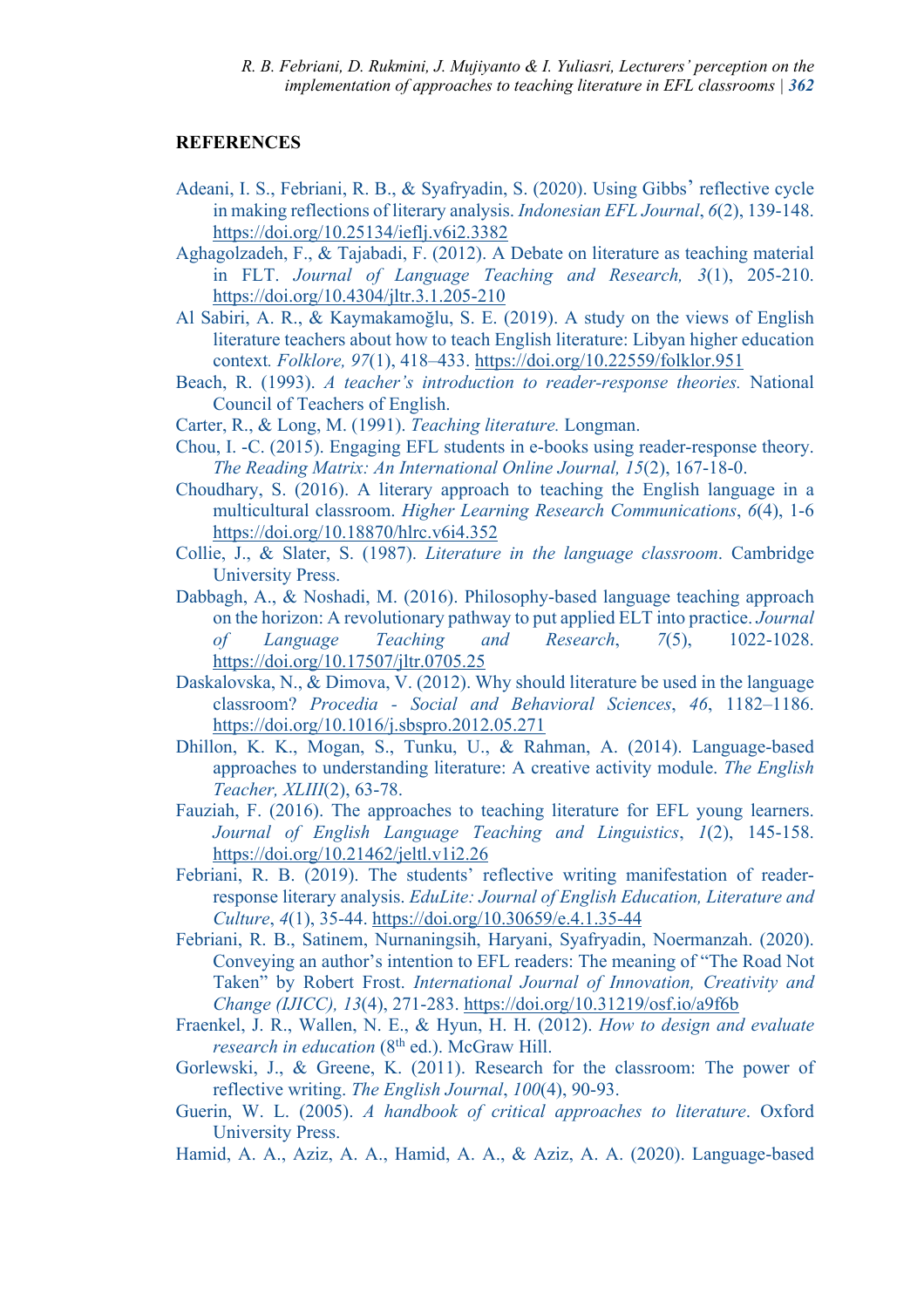approach as a trend to enhance pupils' interest in children's literature. *International Journal of Academic Research in Progressive Education and development. 9*(2), 318–333. https://doi.org/10.6007/IJARPED/v9-i2/7346

- Iskhak (2015). The application of reader-response theory in enhancing student teachers' affective and linguistic growth: A classroom action research in EFL teacher education in Indonesia. *The English Teacher, 44*(2), 43-55.
- Iskhak, I., Mujiyanto, J., & Hartono, R. (2020). A review on reader-response approach to teaching literature at EFL contexts. *English Language Teaching*, *13*(7), 118- 123. https://doi.org/10.5539/elt.v13n7p118
- Iskhak, I., Saleh, M., Sofwan, A., & Hartono, R. (2017). Investigating the effects of reader response journals on the quality of teacher trainees' responses to literary works. *Theory and Practice in Language Studies*, *7*(10), 831-840. https://doi.org/10.17507/tpls.0710.02
- Khatib, S. (2011). Applying the reader-response approach in teaching English short stories to EFL students. *Journal of Language Teaching and Research*, *2*(1), 151– 159. https://doi.org/10.4304/jltr.2.1.151-159
- Kinasih, P. R. (2020). The application of reader-response theory to teach symbolism in a literature class for EFL students. *Journal of Research on English and Language Learning*, *1*(2), 142–148. http://dx.doi.org/10.33474/j-reall.v1i2.6757
- Lazar, G. (1993). *Literature and language teaching.* Cambridge University Press.
- Leung, C. (2002). Bicultural perspectives and reader response: Four American readers respond to Jean Fritz's Homesick. *Canadian Modern Language Review, 60*(1), 27–54. https://doi:10.3138/cmlr.60.1.227
- Mustakim, S. S., Mustapha, R., Lebar, O. (2014). Teacher's approaches in teaching literature: Observations of ESL classroom. *Malaysian Online Journal of Educational Sciences, 2*(4)*,* 35-44.
- Popping, R. (2015). Analyzing open-ended questions employing text analysis procedures. *Bulletin de Méthodologie Sociologique, 128*, 23-39.
- Rachmawati, D. L., Kurnia, F. D., & Mustofa, A. (2020). The moral philosophical analysis is reflected in Dan Brown's Inferno. *Exposure: Pendidikan Bahasa Inggris*, *9*(1), 26–39.
- Rashid, A. B., Vethamani, M. E., & Rahman, S. B. A. (2010). Approaches employed by teachers in teaching literature to less proficient students in Form 1 and Form 2. *English Language Teaching*, *3*(4), 87–99. https://doi.org/10.5539/elt.v3n4p87
- Renner, R. (2018). What are the advantages & disadvantages of the literature-based approach to teaching reading? *Classroom.* https://classroom.synonym.com/advantages-disadvantages-literaturebasedapproach-teaching-reading-10041541.html
- Rosenblatt, L. M. (1978). *The reader, the text, the poem: The transactional theory of literary work*. Southern Illinois University.
- Rosenblatt, L. M. (1993). The Transactional Theory: Against dualisms. *College English, 55(*4), 377-386.
- Sii, L. M. L., & Chen, S.E. (2016). Types of English literature teaching approaches preferred by teachers in secondary schools in Miri, Sarawak. *International Journal of Language Education and Applied Linguistics*, *4*, 1-14.
- Spirovska, E. (2019). Reader-response theory and approach: Application, values, and significance for students in literature courses. *southeast European University Review*, *14*(1), 20–35. https://doi.org/10.2478/seeur-2019-0003